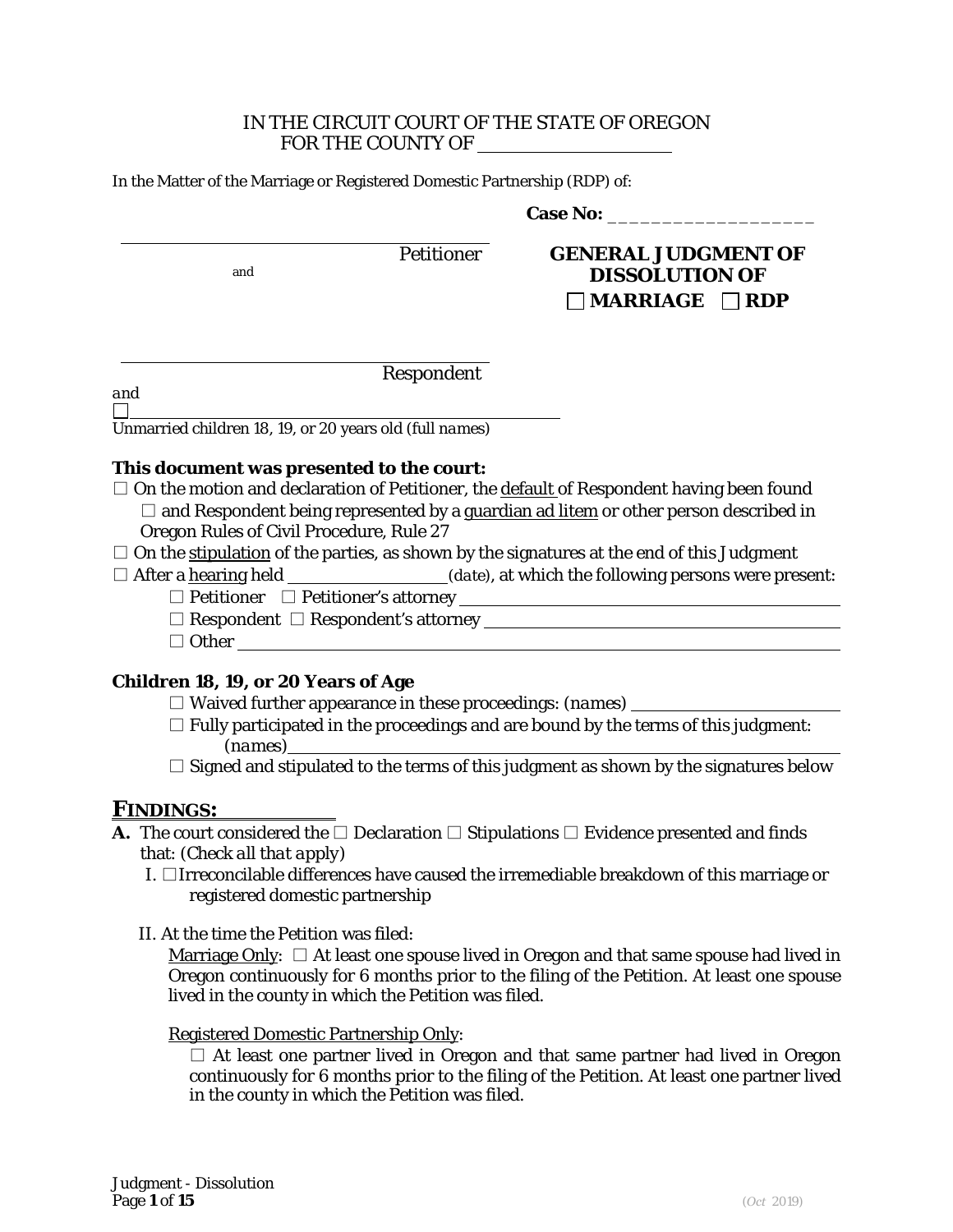*or*

 $\square$  neither partner lived in Oregon and the *Petition* was filed in the county where {□ Petitioner □ Respondent} last resided

## **B. Party and Marriage/RDP Information:**

Date of Marriage or registration of RDP: Place of Marriage or registration of RDP: *(County, State)* 

Current age of parties: Petitioner \_\_\_\_\_\_\_\_\_\_\_ Respondent \_\_\_\_\_\_\_

## **C. Children of the Parties** *(Children conceived, born, or adopted during or prior to the marriage/RDP and any children otherwise legally recognized as children of both parties)*

| <b>Name</b> | <b>Year of Birth</b> | Age |
|-------------|----------------------|-----|
|             |                      |     |
|             |                      |     |
|             |                      |     |
| __          |                      |     |

 $\Box$ Additional page attached titled "Findings C – Children of the parties"

 $\Box$  Petitioner  $\Box$  Respondent is not the father of, or paternity has not been established for, the children: *(names)*

□ Neither party is now pregnant *(or)*

 $\Box$  Petitioner  $\Box$  Respondent is now pregnant

The other party is not the parent of the child due *(date)*

# **D. Child Custody Jurisdiction**

Oregon has jurisdiction under the Uniform Child Custody Jurisdiction and Enforcement Act (UCCJEA) to decide custody and parenting time matters because:

 $\Box$  Oregon is the children's home state (all of the minor children have lived here continuously for the six month period immediately before this case was filed) □ Other: <u> 2000 - Jan James Barnett, fransk politik (d. 1882)</u>

□ Oregon does not have jurisdiction under the UCCJEA because: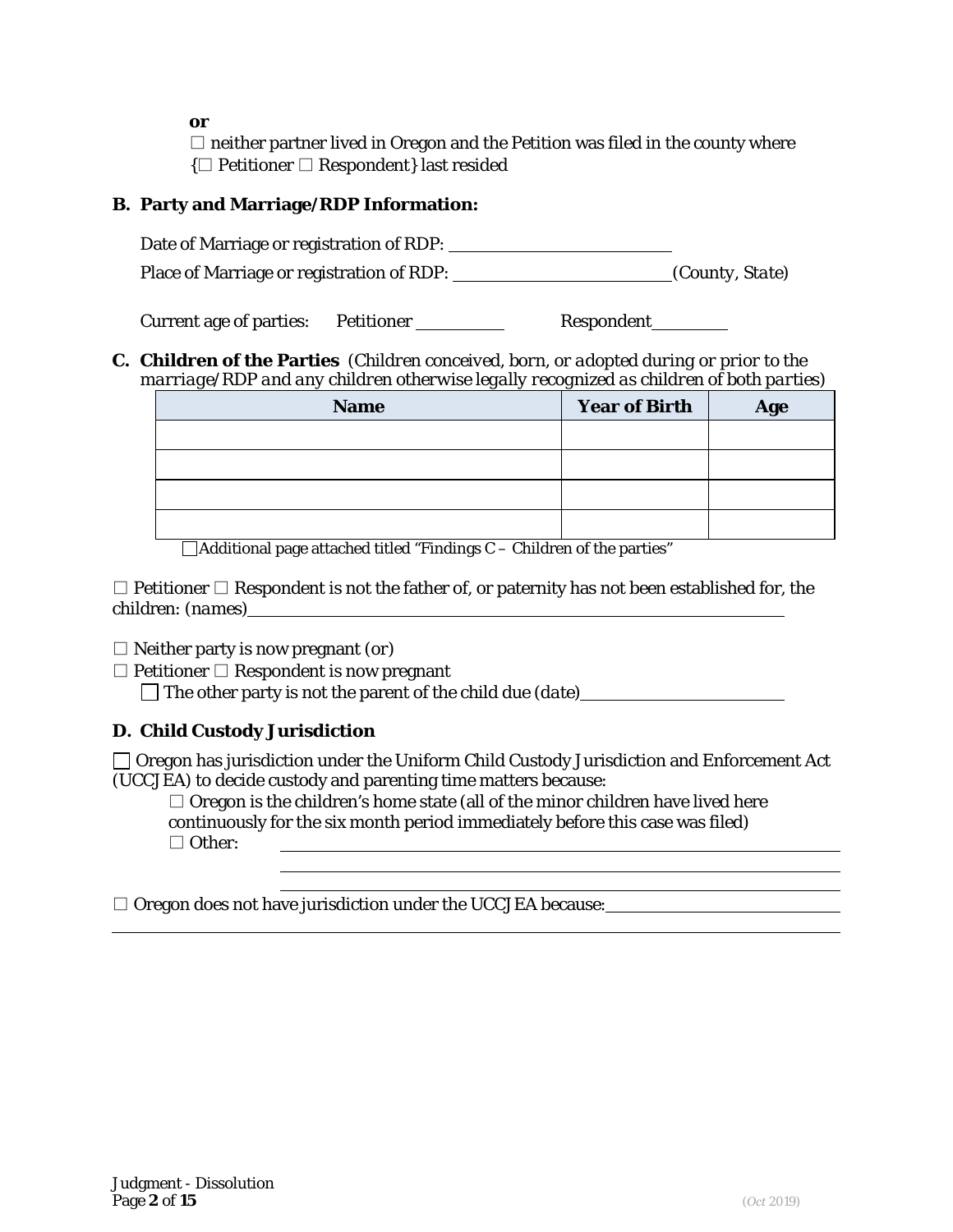### **The court grants judgment as follows:**

The marriage or RDP is legally dissolved as of the date this Judgment is signed. The terms of this judgment are effective upon entry in the court register.

## *CHILDREN*

### **NOTICE ABOUT PARENTING TIME AND CHILD SUPPORT**

The terms of child support and parenting time (visitation) are designed for the child's benefit and not the parents' benefit. You must pay support even if you are not receiving parenting time. You must comply with parenting time and visitation orders even if you are not receiving child support.

Violation of child support orders and visitation or parenting time orders may result in fines, imprisonment, or other penalties.

Help may be available to establish, enforce, and modify child support orders. Paternity establishment services are also available. Contact your local district attorney, the domestic relations court clerk, or the Department of Justice at 1.800.850.0228 or 503.378.5567 for information.

Help may be available to establish, enforce, and modify parenting time or visitation orders. Forms are available to enforce parenting time or visitation orders. Contact your local court for information.

## **1. Custody and Parenting Time**

Custody of the children is awarded as follows:

□ Petitioner and Respondent have **joint** custody of the following children: <u>□ □ □ □ □</u>

□ Petitioner is awarded **sole** custody of the following children *(names)*:

□ Respondent is awarded **sole** custody of the following children *(names)*:

Parenting time is awarded

| $\Box$ as described in the attached <b>Parenting Plan</b> , labeled Exhibit |  |
|-----------------------------------------------------------------------------|--|
| $\Box$ to $\Box$ Petitioner $\Box$ Respondent as follows                    |  |

□ Parenting time will be supervised by

 $\Box$  Any cost of supervision must be paid by  $\Box$  Petitioner  $\Box$  Respondent □ Other:

 $\Box$  Petitioner  $\Box$  Respondent is not awarded parenting time because it would endanger the health and safety of the children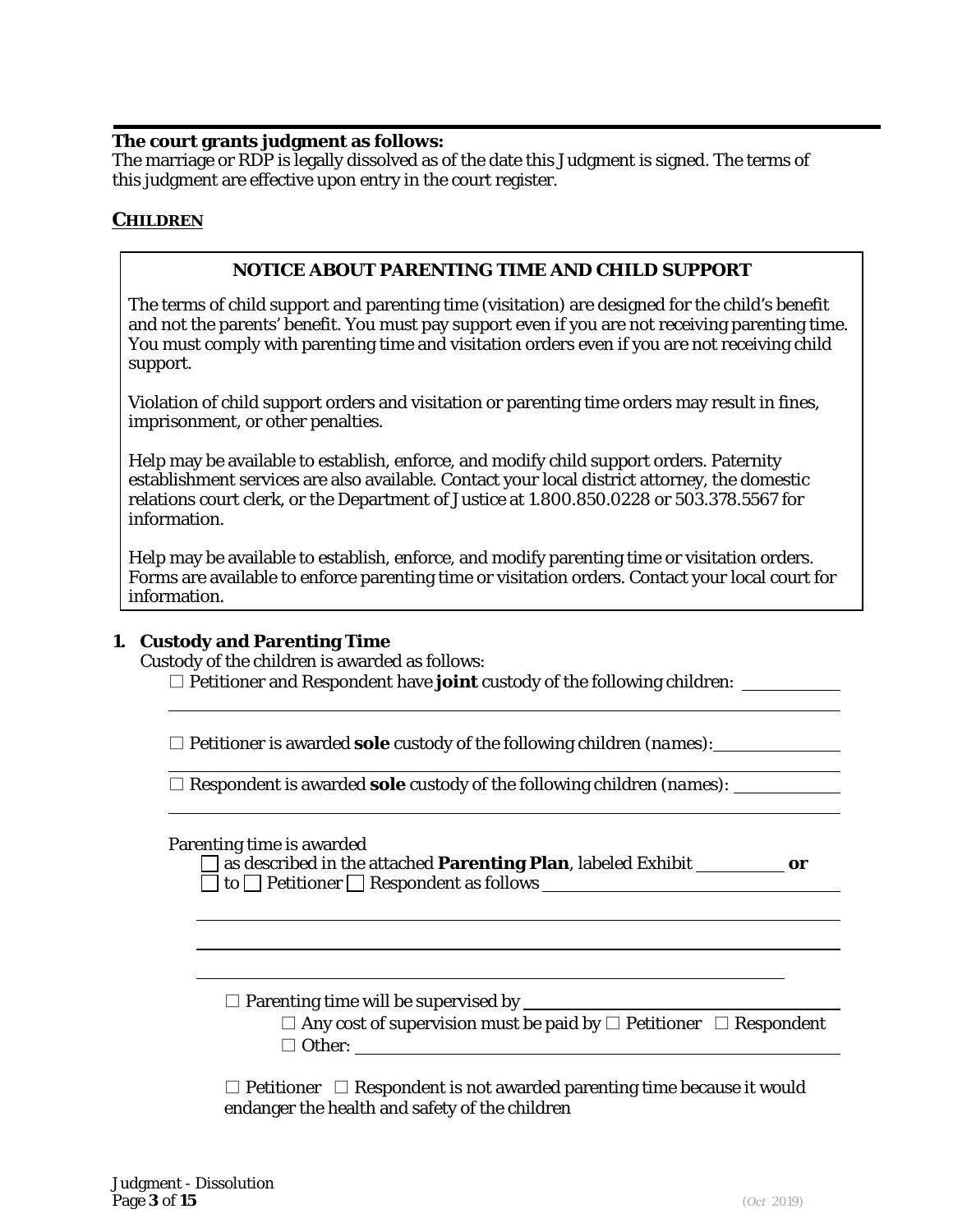## **Relocation**

 $\square$  Neither parent may move more than 60 miles further distant from the other parent without giving the other parent reasonable notice of the change of residence and providing a copy of such notice to the court, *or*

 $\square$  The requirement of ORS 107.159 regarding notice of relocation is suspended for good cause

## **Contact Information**

 $\Box$  Petitioner and Respondent must each provide contact addresses and contact telephone numbers to the other and notify each other of any emergencies or substantial changes in the children's health

 $\Box$  Good cause exists to suspend the obligation of the parties to provide contact information to each other

#### **Parental Authority**

 $\Box$  The non-custodial parent's authority under ORS 107.154 is suspended for good cause  $\sqrt{ }$ 

## **2. Child and Medical Support and Life Insurance for Children**

## **A. Child Support**

## **Existing Child Support Obligation**

| list court/agency, case number, and date of prior child support orders and judgments:                                                                                                                                                                                                                                                                                                                                                                        |
|--------------------------------------------------------------------------------------------------------------------------------------------------------------------------------------------------------------------------------------------------------------------------------------------------------------------------------------------------------------------------------------------------------------------------------------------------------------|
| No action is taken by this judgment regarding any prior child support order or judgment                                                                                                                                                                                                                                                                                                                                                                      |
| This judgment <b>does not</b> replace any existing child support order or judgment. Payment<br>amount and schedule remain as ordered on (date of order or judgment):<br>any arrears accumulated under the continued order or judgment remain due                                                                                                                                                                                                             |
| $\Box$ This judgment <b>replaces</b> the existing child support obligation because the existing orders<br>and judgments were issued by an Oregon court or agency, one of the parents or children<br>receiving support still resides in Oregon, and circumstances have changed since the orders were<br>entered. Support is due as detailed in the "Support Order" section below.<br>any arrears accumulated under the continued order or judgment remain due |
| Other:                                                                                                                                                                                                                                                                                                                                                                                                                                                       |
| <b>Presumed Inability To Pay Under ORS 25.245</b>                                                                                                                                                                                                                                                                                                                                                                                                            |
| The parent who would pay support is presumed to be unable to pay because that parent:<br>receives cash payments from a <b>public assistance</b> program including TANF or SSI<br>is (or is expected to be) incarcerated (in jail or prison for at least 6 months) and has<br>income less than \$200 per month                                                                                                                                                |
| The presumption has not been rebutted and no child support (including cash medical<br>support) is ordered                                                                                                                                                                                                                                                                                                                                                    |
| $\Box$ The presumption <b>has been rebutted</b> , and support <b>is ordered</b> as detailed in the "Support"<br>Order" section below for the following reasons:                                                                                                                                                                                                                                                                                              |

 $\overline{\phantom{a}}$  , where  $\overline{\phantom{a}}$  , where  $\overline{\phantom{a}}$  , where  $\overline{\phantom{a}}$  , where  $\overline{\phantom{a}}$  , where  $\overline{\phantom{a}}$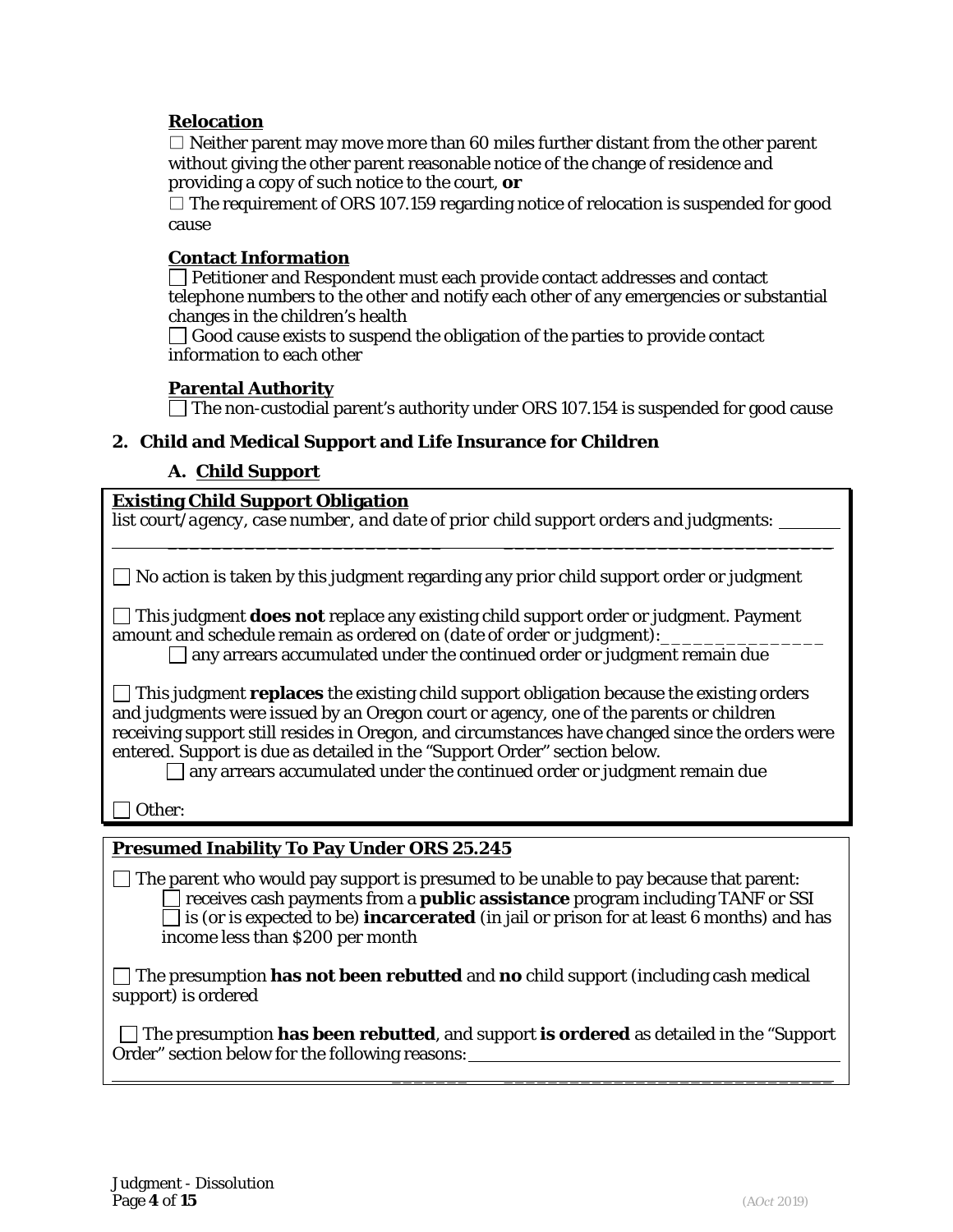| <b>Support Order</b>                                                                                                                                      |                                                                                                                                                                      |  |  |
|-----------------------------------------------------------------------------------------------------------------------------------------------------------|----------------------------------------------------------------------------------------------------------------------------------------------------------------------|--|--|
| <b>No support</b> is ordered for reasons other than the presumption of inability to pay or continuation<br>of an existing order or judgment<br>(explain): |                                                                                                                                                                      |  |  |
| or                                                                                                                                                        | <b>Support must be paid:</b>                                                                                                                                         |  |  |
| By                                                                                                                                                        | $\Box$ Petitioner $\Box$ Respondent                                                                                                                                  |  |  |
|                                                                                                                                                           | <b>To</b> $\Box$ Petitioner $\Box$ Respondent<br>Adult Child Attending School (name): 1997                                                                           |  |  |
| On                                                                                                                                                        | the first day of each month                                                                                                                                          |  |  |
| <b>Starting</b>                                                                                                                                           | $\Box$ the month following entry of this judgment <i>or</i><br>the date of service of this Petition                                                                  |  |  |
|                                                                                                                                                           |                                                                                                                                                                      |  |  |
| This amount is:                                                                                                                                           | the amount presumed to be appropriate under the support guidelines<br>$\Box$ different from the presumed appropriate amount of S_______________ because the presumed |  |  |
|                                                                                                                                                           |                                                                                                                                                                      |  |  |

## **B. Medical Support**

| $\Box$ Medical support has already been ordered in another case $\Box$ as listed in Section 2A |                               |  |
|------------------------------------------------------------------------------------------------|-------------------------------|--|
| above $or \Box$ from                                                                           | county. The court case $#$ is |  |
| and the Child Support Program (CSP) # is                                                       |                               |  |
| $\Box$ The existing order is <u>not</u> changed                                                |                               |  |
| $\Box$ The existing order is terminated. Medical support is ordered as follows                 |                               |  |

## **i. Health Insurance Coverage**

**Petitioner** Respondent is ordered to keep insurance throughout the period of the child support obligation

## **ii. Cash Medical Support**

 $\Box$  Cash Medical Support is ordered in the amount of \$ because health insurance is not available. Cash Medical Support is payable by the parent ordered to pay child support on the same schedule.

 $\Box$  The paying parent is ordered to provide Cash Medical Support only when not providing health insurance for the children

Cash Medical Support is **not** ordered because:

 $\Box$  Support is presumed to be unavailable for the reason marked above and the presumption has not been sufficiently rebutted

 The parent paying child support has income at or below Oregon's minimum wage for full-time employment, so cash medical support should not be ordered The children's medical needs will be met by the *Uninsured Medical* 

*Expenses* provision below

Other *(explain)*: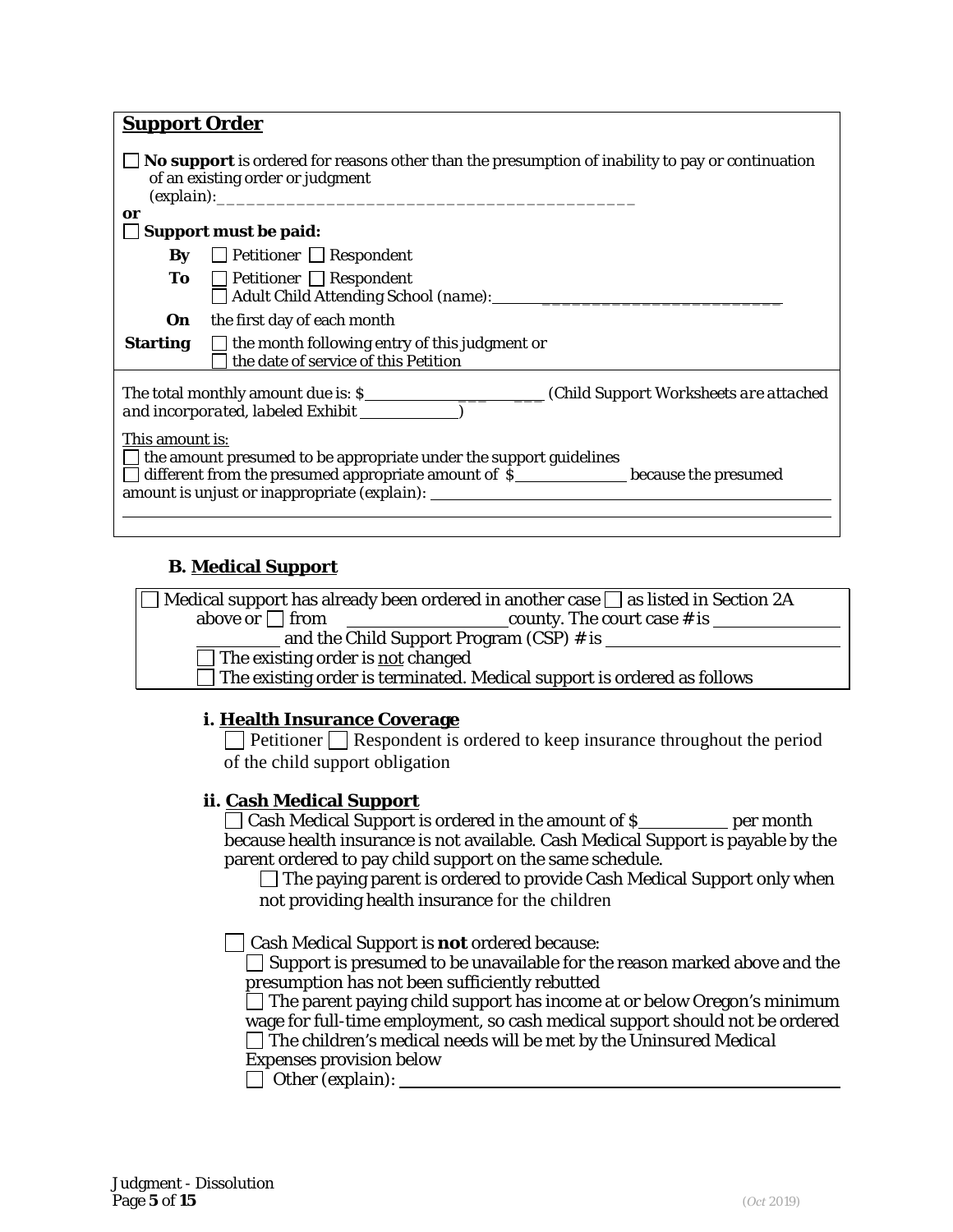### **CHANGES TO HEALTH INSURANCE AVAILABILITY**

Both the payor and the recipient of child support **must** notify the Division of Child Support (DCS) in writing of any change in the availability of health insurance within **10 days** of the change if collection services are provided by DCS.

### **iii. Uninsured Medical Expenses**

Uninsured medical expenses are not awarded *or*

 $\Box$  Petitioner must pay  $\Box$  % and Respondent must pay  $\Box$  % of the unreimbursed costs of the children's reasonable medical, dental, and vision care*.* This does not include ordinary nonprescription expenses like bandages, vitamins, and copays for regular checkups, which the parents must provide for the children in proportion to their parenting time. This obligation is in addition to any child support *and* will be **offset** by any cash medical support ordered above.

*or*

This obligation is **in addition** to any child support and cash medical support ordered above

## **C. Payment**

## **NOTICE OF INCOME WITHHOLDING**

This child support order is enforceable by income withholding under ORS 25.378 to 25.390, 25.414 to 25.372, and 25.375. Withholding shall occur immediately whenever there is an arrearage at least equal to the support payment for one month, whenever the obligated parent requests such withholding, or whenever the obligee requests withholding for good cause. The District Attorney or, as appropriate, the Division of Child Support of the Department of Justice, will assist in securing such withholding. Exceptions may apply in some circumstances.

**Income withholding** is not ordered at this time because there is no support arrearage, the paying parent has not previously been granted an exemption from withholding *and*

 $\Box$  The parents (or the State, if support rights are assigned) have agreed in writing to an alternative arrangement which is approved by the court; *or*

 $\square$  Good cause not to require withholding is found because there is proof of timely payment of previously ordered support and income withholding would not be in the best interests of the child

*In all cases, select one of the following:*

 $\square$  All support payments must be made to the Department of Justice, Child Support Accounting Unit, P.O. Box 14506, Salem, Oregon, 97309

*Or*

 $\Box$  An exception to income withholding applies as noted above. All support payments must be deposited to the recipient's checking or savings account. The receiving parent is ordered to provide the paying parent with current deposit slips or bank name, account name, and account number.

*Or*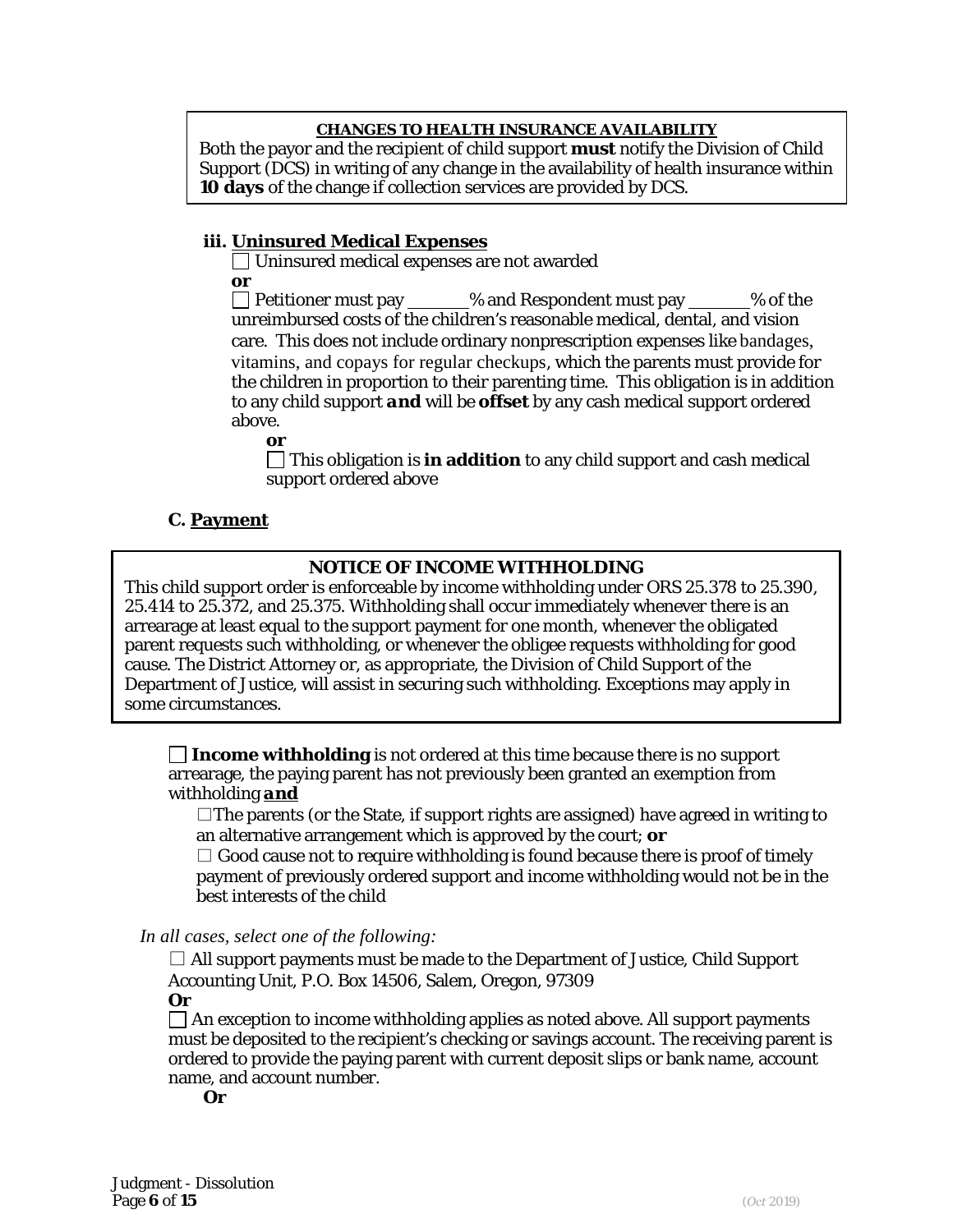Other *(explain)*

### *Adult Child Attending School*

The Division of Child Support will pay support for an adult child attending school directly to the child unless good cause exists for payment to be made another way

 $\Box$  GOOD CAUSE exists not to pay support directly to a child attending school. Payments must be made to  $\Box$  Petitioner  $\Box$  Respondent in the amount of

\$ per month

## **D. Length of Child Support**

Support ends when the last child becomes self-supporting, emancipated, or married *or (check one)*:

 $\Box$  reaches age 18, or if the child qualifies as a child attending school under ORS 107.108, age 21

 $\Box$  reaches age 18

## **E. Tax Dependents**

*Parties are advised that this judgment is not binding on the IRS and will not provide a defense if the parties fail to comply with IRS regulations in any given tax year*

As between the parties,  $\Box$  Petitioner  $\Box$  Respondent may claim the following children as dependents for tax purposes beginning with the **tax** year this judgment is entered. The other parent must complete any IRS waivers or forms necessary to accomplish this judgment in each tax year and must not file contradictory tax returns.

*List names*:

*or*

Other *(specify)*:

## **F. Life Insurance Coverage for Children**

 $\Box$  The party paying support must carry life insurance for the benefit of the parties' children throughout the period of the support obligation if he or she is insurable. The coverage must be at least **\$\_\_\_\_\_\_\_\_\_\_\_\_\_\_\_\_\_\_. The party paying support must** provide to the party receiving support a true copy of the policy. The party paying support must also provide to the party receiving support written notice of any action that will reduce the benefits or change the designation of the beneficiaries under the policy.

<u> 1980 - Johann Stoff, deutscher Stoffen und der Stoffen und der Stoffen und der Stoffen und der Stoffen und d</u>

*or*

 $\Box$  Neither party is ordered to carry life insurance for the benefit of the parties' children

# **G. Additional Provisions**

 $\Box$  Additional page attached titled "Section 2G"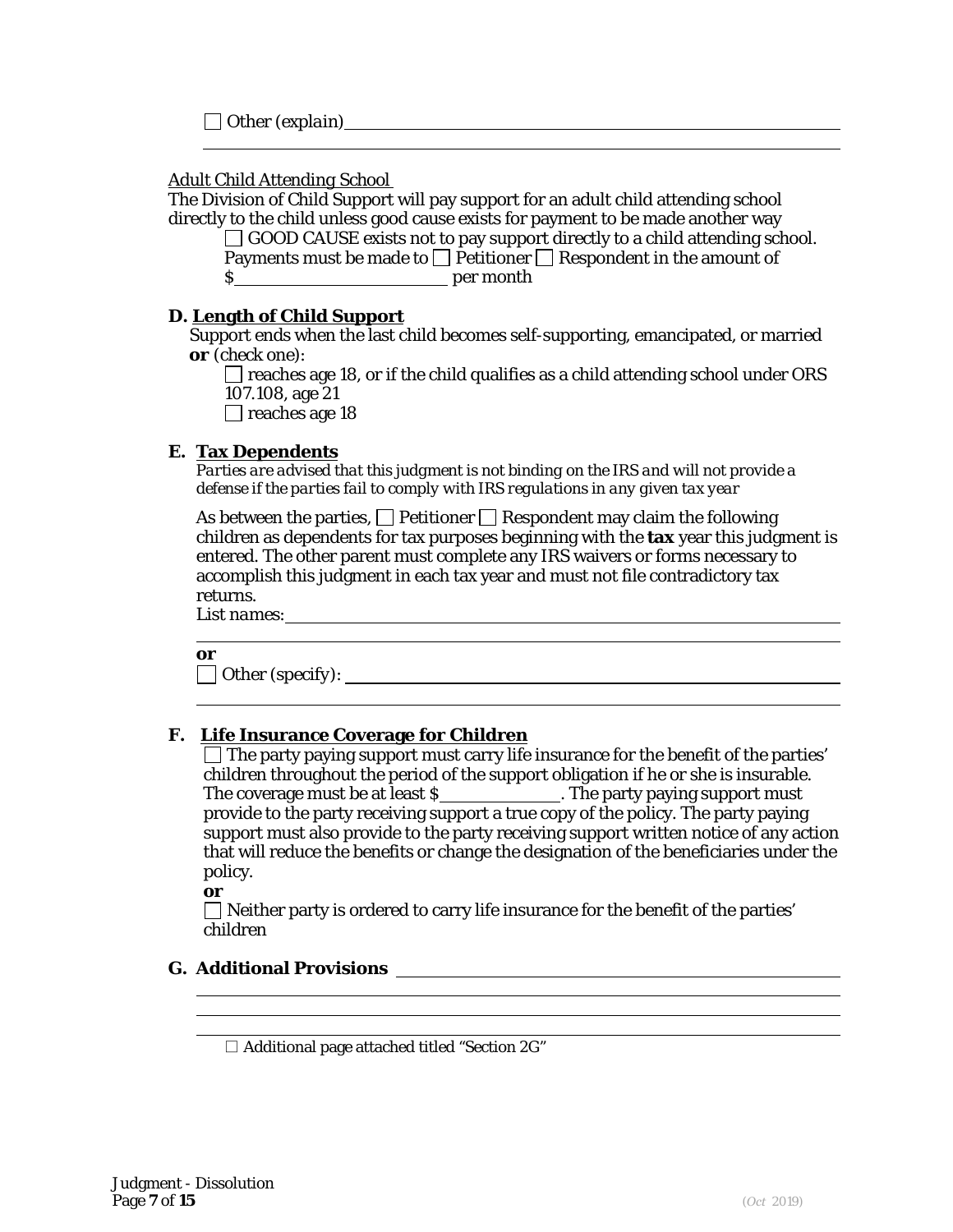# **NOTICE ABOUT PERIODIC REVIEWS**

If you are receiving child support services through the Department of Justice, either parent may request that the Department of Justice/Division of Child Support review the amount of support ordered after 3 years from the date the order took effect or at any time upon a substantial change of circumstances.

## *SPOUSAL/PARTNER SUPPORT*

### **3. Spousal or Partner Support and Life Insurance**

 $\Box$  There is an existing Limited Judgment for temporary spousal/partner support. Temporary support under the limited judgment ends as of the date of entry of the General Judgment, but any arrears accrued under the Limited Judgment remain enforceable under the Limited Judgment.

## **A. Support**

No spousal/partner support or life insurance for the benefit of either party is ordered in this case *or*

Spousal support must be paid by □ Petitioner to Respondent *(or)* □ Respondent to Petitioner

| Type:                              | Terms:                                                                                                                                                                                            | Factors: |
|------------------------------------|---------------------------------------------------------------------------------------------------------------------------------------------------------------------------------------------------|----------|
| <b>Transitional</b><br>$\mathbf S$ | monthly payments beginning the month<br>following:<br>$\triangleright$ $\Box$ entry of this judgment or<br>$\triangleright \square$ the date of service of this <i>Petition</i><br>➤              |          |
|                                    | Ending*:<br>$\overline{Or \Box$ lump sum payable by                                                                                                                                               |          |
| Compensatory<br>$\mathbf{S}$       | $\Box$ monthly payments beginning the month<br>following:<br>$\triangleright$ $\Box$ entry of this judgment or<br>$\triangleright$ $\Box$ the date of service of this <i>Petition</i><br>Ending*: |          |
|                                    | $\overline{Or \square$ lump sum payable by                                                                                                                                                        |          |
| Maintenance                        | $\Box$ monthly payments beginning the month<br>following:                                                                                                                                         |          |
| $\mathbf{S}$                       | $\triangleright$ $\Box$ entry of this judgment or<br>$\triangleright$ $\Box$ the date of service of this <i>Petition</i><br>$\triangleright \Box \text{ or }$<br>Ending*:                         |          |
|                                    | $\overline{Or}$ lump sum payable by                                                                                                                                                               |          |

*All payments end on the death of either party unless an earlier event is specified*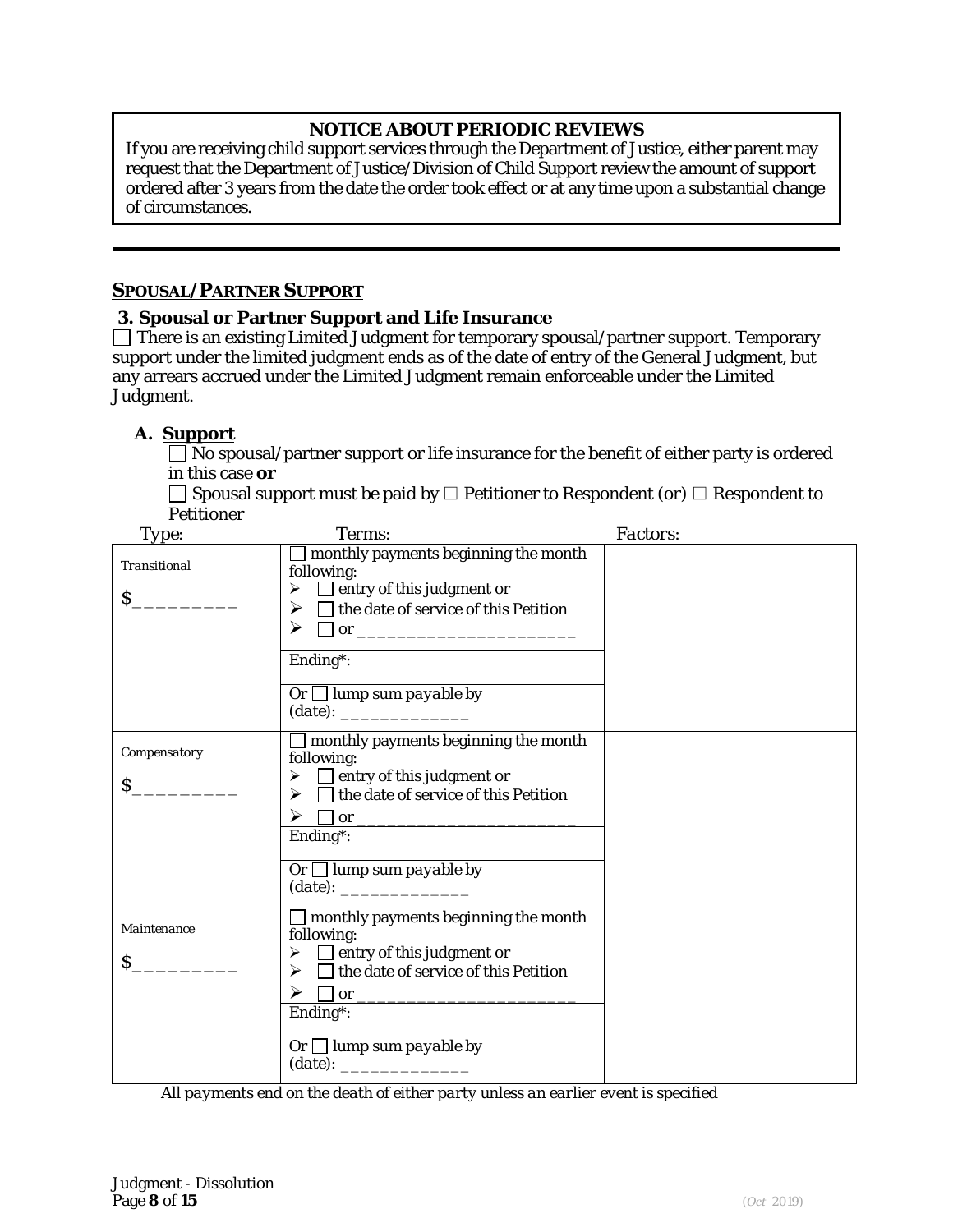All payments of spousal/partner support must be made:

 $\square$  To the Department of Justice, Child Support Accounting Unit, P.O. Box 14506, Salem, Oregon, 97309. Petitioner requests that collection, accounting, disbursement, and enforcement services be provided through the Department of Justice. *or*

 $\square$  Directly into  $\square$  become the paying  $\square$  bank account. The paying spouse/partner should keep a receipt of deposit as proof of payment. The person receiving support must provide the person paying support with current deposit slips or bank name, account name, and account number.

## **B. Withholding**

 $\Box$  If enforcement services are provided through the State of Oregon's Department of Justice, the support order is enforceable by income withholding under ORS 25.311

## **C. Life Insurance**

 $\Box$  The party paying support must carry life insurance for the benefit of the other party throughout the period of the support obligation if he or she is insurable. The coverage must be at least S . The party paying support must provide to the party receiving support a true copy of the policy. The party paying support must also provide to the party receiving support written notice of any action that will reduce the benefits or change the designation of the beneficiaries under the policy.

*or* 

 $\Box$  Neither party is ordered to carry life insurance for the benefit of the other party

## *PROPERTY AND DEBTS*

#### **4. Real Property**

 $\Box$  Neither party has any interest in any real property in Oregon or any other place Both parties have *or* {□ Petitioner □ Respondent has} an interest in real property at: *(address)*:

 $\square$  This property is awarded as follows:

 $\Box$  Additional page titled "Section 4 – Real Property" attached

 $\square$  The legal description of the property is attached as Exhibit and incorporated into this Judgment

 $\Box$  Petitioner  $\Box$  Respondent is responsible for preparing, signing, and recording a deed transferring the real property as required by this judgment Other:

## **5. Personal Property**

The Petitioner and Respondent have divided between them all personal property that they own separately or together, and each is awarded those items now in their possession *except that:*

**A.** □ The Petitioner is awarded the following personal property:

 $\Box$  Additional page attached titled "Section 5A-Petitioner's Personal Property"  $\square$  The Petitioner is awarded all retirement benefits, pension plans, profit-sharing plans, deferred compensation plans, and stock options held by Petitioner's current and past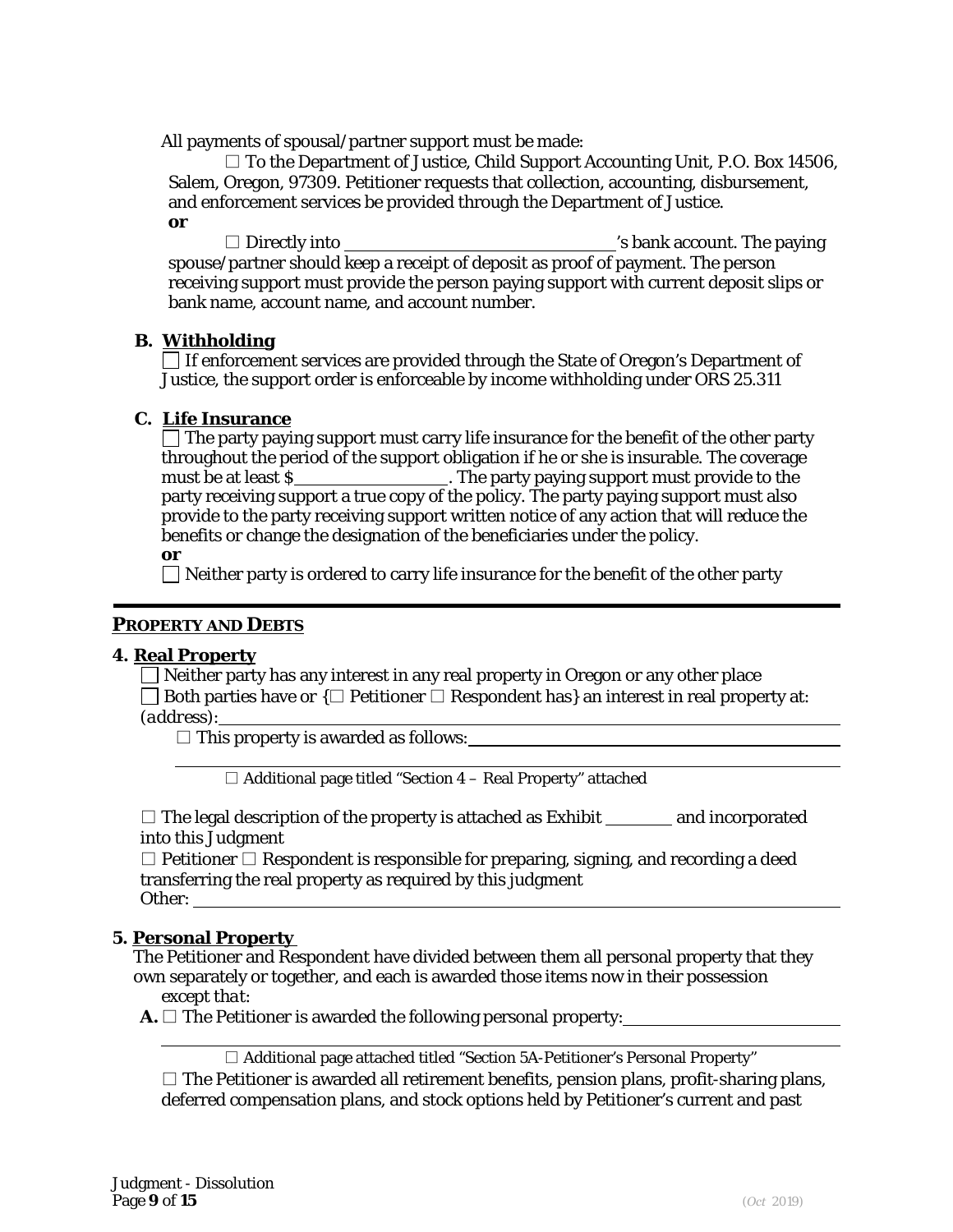employers, free of any interest by the Respondent

**B.**  $\Box$  The Respondent is awarded the following personal property:

□ Additional page attached labeled "Section 5B-Respondent's Personal Property"  $\square$  The Respondent is awarded all retirement benefits, pension plans, profit-sharing plans, deferred compensation plans, and stock options held by Respondent's current and past employers, free of any interest by the Petitioner

### **6. Distribution of Debts** The debts will be paid as follows:

| Name of creditor (who<br>money is owed to) | What the debt is for | Amount | Who pays (Petitioner<br>or Respondent) |
|--------------------------------------------|----------------------|--------|----------------------------------------|
|                                            |                      |        |                                        |
|                                            |                      |        |                                        |
|                                            |                      |        |                                        |
|                                            |                      |        |                                        |
|                                            |                      |        |                                        |

 $\Box$  Additional page attached titled "Section 6-Distribution of Debts"

Unless otherwise specified above, each party is responsible for the payment of all debts incurred by him or her individually since the date of separation, all debts distributed to him or her by the court, and all debts which are secured by property distributed to that party. If any creditor asks the party not responsible for a debt to pay any portion of it, and he or she does so, the party responsible for that debt must reimburse the paying party for any amount paid to the creditor after the date this judgment is entered.

Debts are divided between the parties as of *(date)*:

## **Transfer of Property and Debts**

Within thirty (30) days of the date of this judgment, each party must execute, acknowledge, and deliver whatever documents are necessary to accomplish the distribution of debts and property ordered by the court. This judgment operates to convey title to the party awarded the property if the other party fails to comply with this requirement.

#### **7. Former Name**

□ Petitioner's □ Respondent's former name of

is restored *(use FULL name – first, middle, last)*

### **8. Additional Provisions**

 $\Box$  Additional page attached titled "Section 8 - Additional Provisions"

#### **9. Court Costs and Fees, Whether Paid Or Deferred**

| $\Box$ Each party is responsible for paying his or her own court costs and service fees |                    |
|-----------------------------------------------------------------------------------------|--------------------|
| $\Box$ Petitioner $\Box$ Respondent will reimburse the other party S                    | for costs and fees |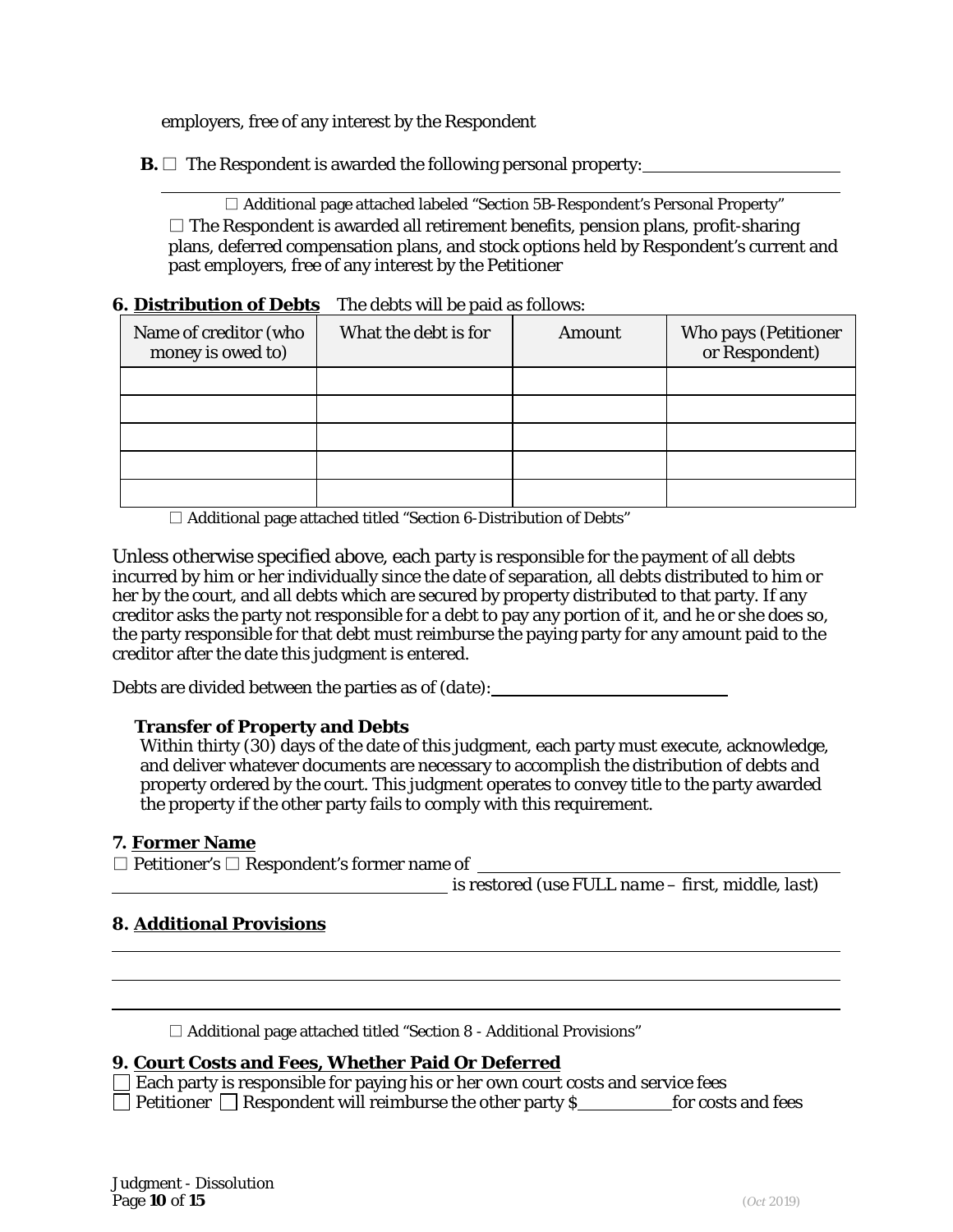| $\Box$ Judgment is awarded to the State of Oregon for deferred costs or fees of \$ |  |
|------------------------------------------------------------------------------------|--|
| $\Box$ Other:                                                                      |  |

## **10. Information Required by ORS 25.020 and 107.085**

As required by UTCR 2.130, a *Confidential Information Form* has been completed for each party and filed with the court. The CIF contains all information required by ORS 25.020 and 107.085 that is identified as confidential by UTCR 2.130.

Both parties must inform the Court and the Department of Justice (P.O. Box 14506, Salem, Oregon 97309) in writing of any change in the information within ten (10) days of such change. The Department of Justice or the District Attorney may not disclose the information in the CIF to the other party.

## **MONEY AWARD** Support Obligation □ included □ not included

|                                                | <b>PETITIONER</b> | <b>RESPONDENT</b> |
|------------------------------------------------|-------------------|-------------------|
| <b>Full Name</b>                               |                   |                   |
| <b>Contact Address</b>                         |                   |                   |
| Year of Birth                                  |                   |                   |
| Social Security $#$ (last 4 digits)            |                   |                   |
| Driver License # (last 4)<br>digits) and State |                   |                   |
| Lawyer Name, Address,<br>Phone #               |                   |                   |

NOTE: a party RECEIVING a money award is the JUDGMENT CREDITOR; a party PAYING a money award is the JUDGMENT DEBTOR

 *If an adult child is awarded support to be paid directly to the child AND there is no support awarded for minor children of the parties, or if the judge tells you that the adult child is a Judgment Creditor, fill out this box:*

|  | $\Box$ The adult child named (full name and contact address) |
|--|--------------------------------------------------------------|
|--|--------------------------------------------------------------|

is a judgment creditor on this judgment Adult child's lawyer's name, address, phone #: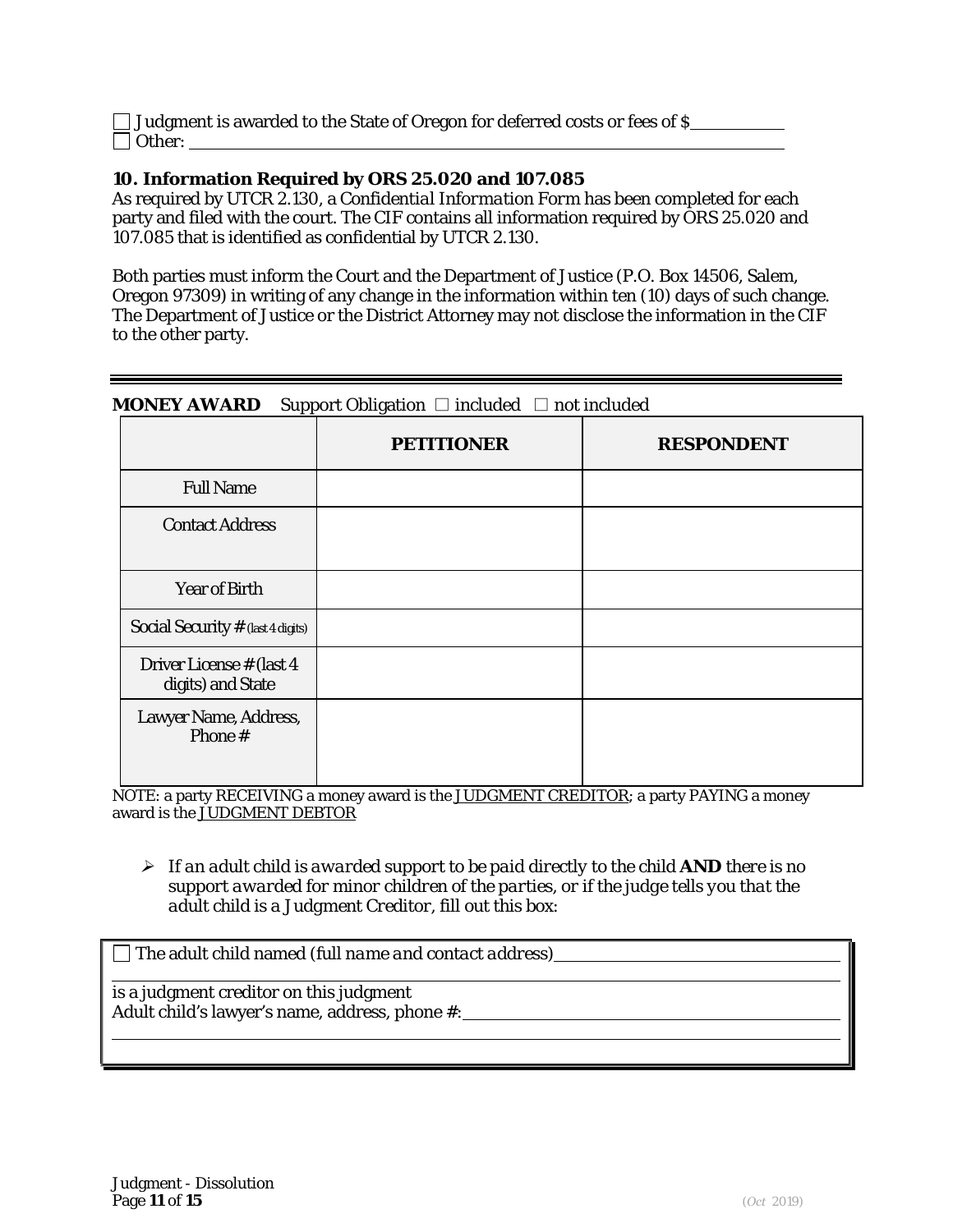| The following information must be provided by any party entitled to receive a<br>money award as listed in this Judgment |                                                                                                                                            |  |  |
|-------------------------------------------------------------------------------------------------------------------------|--------------------------------------------------------------------------------------------------------------------------------------------|--|--|
|                                                                                                                         | The following person or public body is known to be entitled to a portion of<br>a payment made on the judgment (other than payee's lawyer): |  |  |
| <b>Petitioner</b>                                                                                                       | None or Name:                                                                                                                              |  |  |
| Respondent                                                                                                              | $\Box$ None <i>or</i> $\Box$ Name:                                                                                                         |  |  |
| <b>Adult Child</b><br>Name: $\overline{\phantom{a}}$                                                                    | None <i>or</i> $\Box$ Name:                                                                                                                |  |  |

| <b>Type of</b><br><b>Judgment</b>         |                                                                                     | <b>Amount</b>                                                                                             | <b>Beginning / Ending</b>                                                                                                                                                                                                          |
|-------------------------------------------|-------------------------------------------------------------------------------------|-----------------------------------------------------------------------------------------------------------|------------------------------------------------------------------------------------------------------------------------------------------------------------------------------------------------------------------------------------|
| <b>Child Support</b>                      | <b>WHO PAYS</b><br>Petitioner<br>$\Box$ Respondent                                  | $S_{-}$<br>per month for cash<br>medical support<br>and<br>$\mathsf{S}$<br>per month for child<br>support | Beginning the first day of the<br>month<br>$\Box$ following entry of this<br>judgment<br>or<br>$\Box$ the date of service of the<br>Petition (date)<br><b>or</b><br>and due on the first day of<br>each month thereafter           |
|                                           | <b>WHO RECEIVES</b><br>$\Box$ Petitioner<br>$\Box$ Respondent<br><b>Adult Child</b> |                                                                                                           | Ending when the last child<br>turns $\Box$ 18 or $\Box$ 21 (if the<br>child remains a Child<br><b>Attending School)</b>                                                                                                            |
| $\Box$ Spousal/<br><b>Partner Support</b> | <b>WHO RECEIVES</b><br>$\Box$ Petitioner<br>Respondent                              | <b>Transitional</b><br>$\mathsf{S}$<br>$\Box$ per month<br>or<br>$\Box$ total                             | Payable on the first of every<br>month beginning the month<br>following:<br>$\Box$ entry of this judgment or<br>$\Box$ the date of service of this<br><b>Petition</b><br>or:<br>Ending:<br>or due in full by:<br>(date):<br>Other: |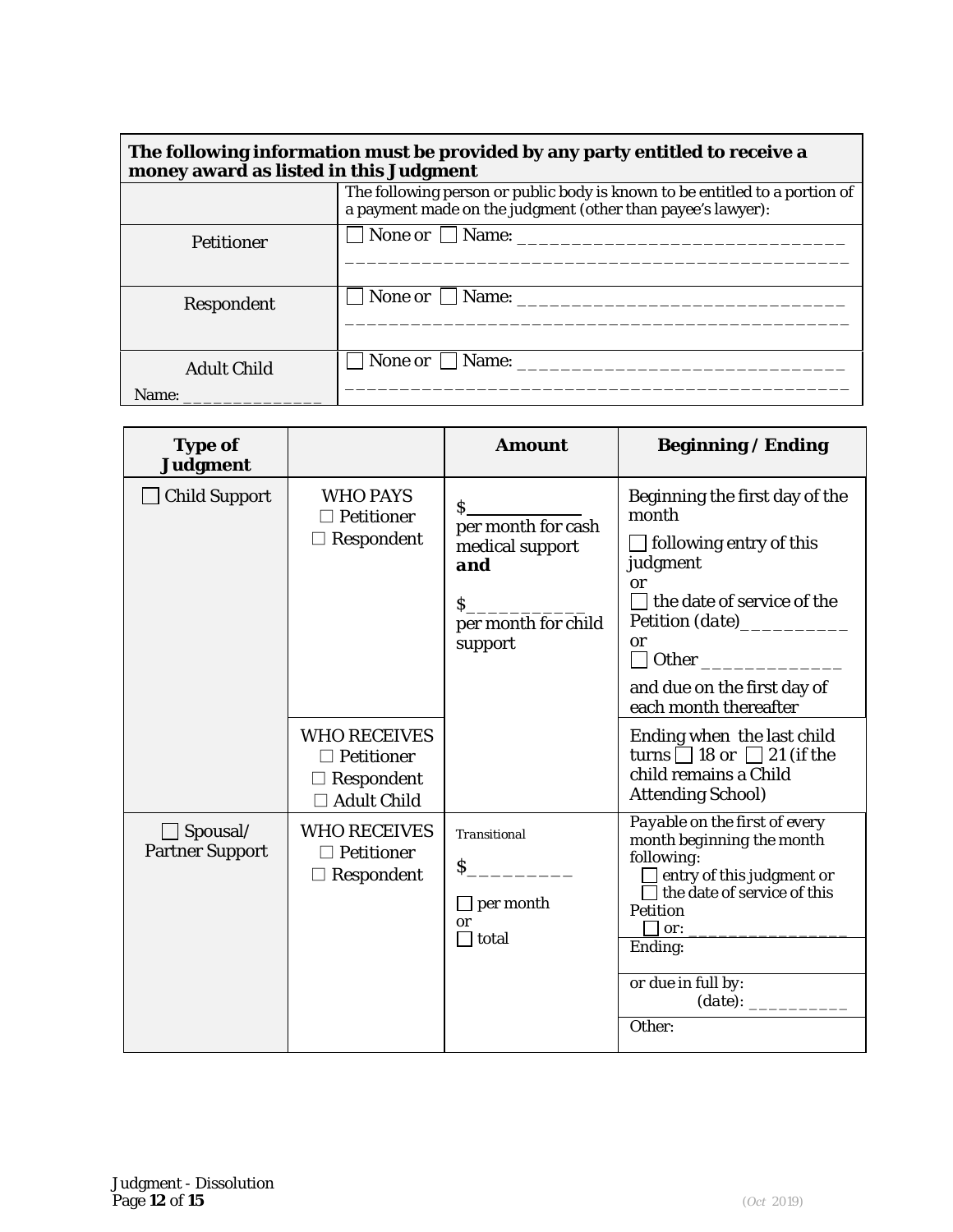| <b>Type of</b><br><b>Judgment</b>  |                                                                            | <b>Amount</b>                                                                                                                                            | <b>Beginning / Ending</b>                                                                                                                                                                                                                                                                                                                                                                                                                   |
|------------------------------------|----------------------------------------------------------------------------|----------------------------------------------------------------------------------------------------------------------------------------------------------|---------------------------------------------------------------------------------------------------------------------------------------------------------------------------------------------------------------------------------------------------------------------------------------------------------------------------------------------------------------------------------------------------------------------------------------------|
|                                    |                                                                            | Compensatory<br>$S_{-}$<br>$\Box$ per month<br><b>or</b><br>$\Box$ total<br>Maintenance<br>$\mathsf{S}$<br>$\Box$ per month<br><b>or</b><br>$\Box$ total | Payable on the first of every<br>month beginning the month<br>following:<br>$\Box$ entry of this judgment or<br>$\Box$ the date of service of this<br><b>Petition</b><br>$\Box$ or:<br>Ending:<br>or due in full by:<br>(date):<br>Other:<br>Payable on the first of every<br>month beginning the month<br>following:<br>$\Box$ entry of this judgment or<br>$\Box$ the date of service of this<br><b>Petition</b><br>$\Box$ or:<br>Ending: |
|                                    |                                                                            |                                                                                                                                                          | or due in full by:<br>$(date)$ :<br>Other:<br>All payments end on the death of either party unless an earlier event is                                                                                                                                                                                                                                                                                                                      |
| $\Box$ Property<br><b>Division</b> | specified<br><b>WHO RECEIVES</b><br>$\Box$ Petitioner<br>$\Box$ Respondent | s<br>per month until a<br>total of \$<br>is paid                                                                                                         | Beginning the (day)<br>of the month following entry<br>of judgment                                                                                                                                                                                                                                                                                                                                                                          |
|                                    |                                                                            | <b>or</b><br>A lump sum of<br>\$                                                                                                                         |                                                                                                                                                                                                                                                                                                                                                                                                                                             |
| Prejudgment<br><b>Interest</b>     | <b>WHO RECEIVES</b><br>$\Box$ Petitioner<br>\$<br>$\Box$ Respondent        |                                                                                                                                                          |                                                                                                                                                                                                                                                                                                                                                                                                                                             |
| Postjudgment<br><b>Interest</b>    | <b>WHO RECEIVES</b><br>$\Box$ Petitioner<br>$\Box$ Respondent<br>\$        | 9% per year simple<br>interest on the unpaid<br>balance of the total<br>judgment amount of                                                               | Interest accrues from the date<br>the judgment is entered and<br>continues until the judgment is<br>fully paid                                                                                                                                                                                                                                                                                                                              |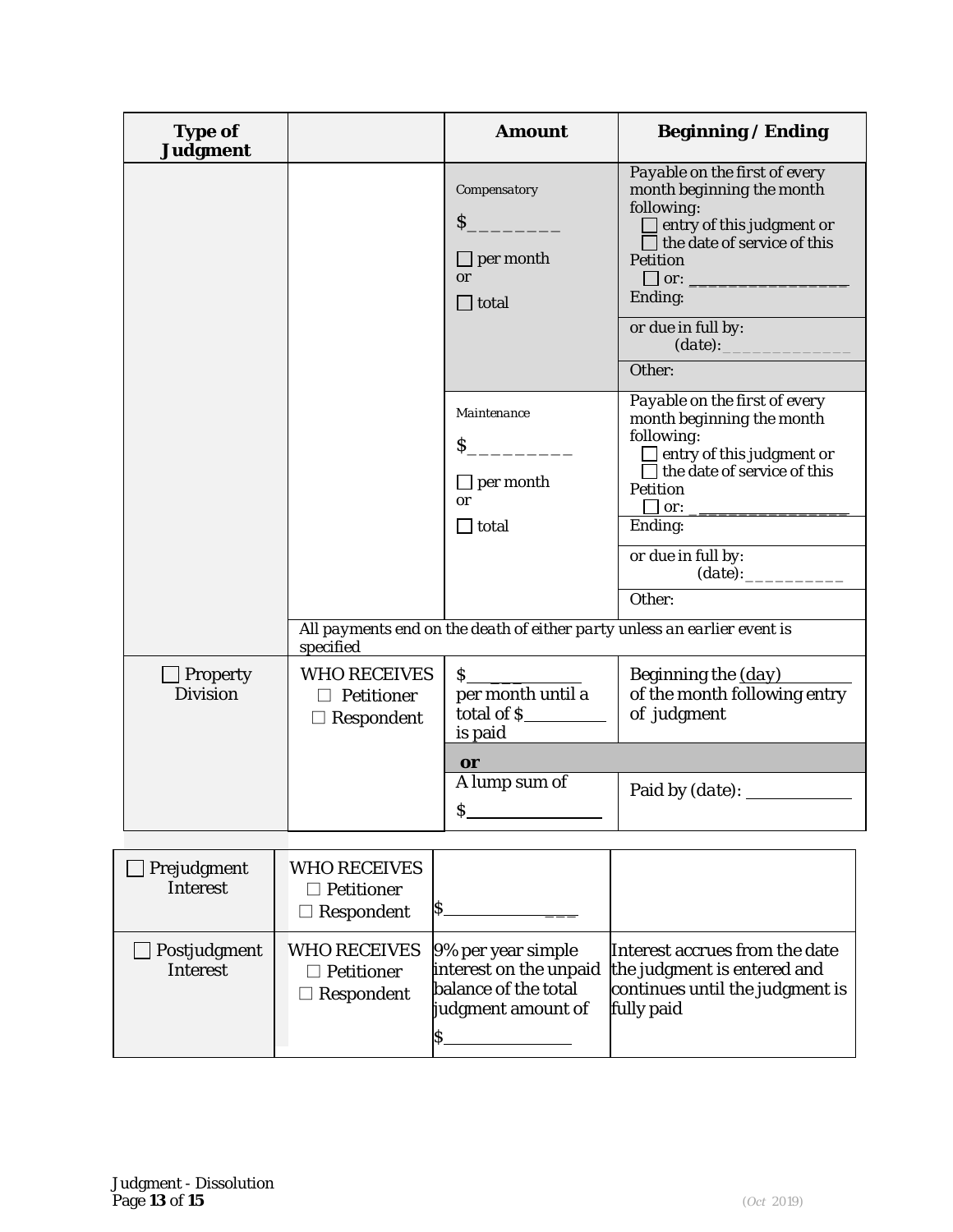| $\Box$ Court Costs and   | <b>WHO PAYS</b>   | Checked party reimburses the other party's costs and |
|--------------------------|-------------------|------------------------------------------------------|
| <b>Service Fees</b>      | $\Box$ Petitioner | fees of:                                             |
| already paid             | $\Box$ Respondent | Directly to the awarded party                        |
| $\Box$ Deferred Court    | <b>WHO PAYS</b>   | Checked party must pay deferred costs and fees of:   |
| <b>Costs and Service</b> | $\Box$ Petitioner | S.                                                   |
| <b>Fees</b>              | $\Box$ Respondent | To the State of Oregon through this court            |

*Judge Signature:*

#### **Certificate of Readiness**

This proposed judgment is ready for judicial signature because *(check all that apply)*:

□ Service is not required under UTCR 5.100. □ The other party has been found in **default** or an order of default is being requested with this proposed judgment;  $\Box$  this judgment is submitted  $\mathbf{ex}$ **parte** as allowed by statute or rule; or  $\Box$  this judgment is being submitted in **open court** with all parties present.

 $\Box$  Each party affected by this judgment has **stipulated** to or approved the judgment, as shown by the signatures on the judgment.

I have **served** a copy of this judgment and written notice of the 7-day objection period set out in UTCR 5.100 on all parties entitled to service *(complete service information below)*. *And:* 

No objection has been served on me within that time frame.

 $\Box$  I received objections that I could not resolve with the other party despite reasonable efforts to do so. I have filed with the court a copy of the objections I received and indicated which objections remain unresolved.

 $\Box$  After conferring about objections, the other party agreed to file any remaining objection with the court.

#### **Certificate of Service under UTCR 5.100**

| I placed a true and complete copy of |
|--------------------------------------|
|                                      |

this proposed *Judgment* in the United States mail to *(name)*

at *(address)*

Submitted by:  $\Box$  Petitioner  $\Box$  Respondent

Signature **Print Name**